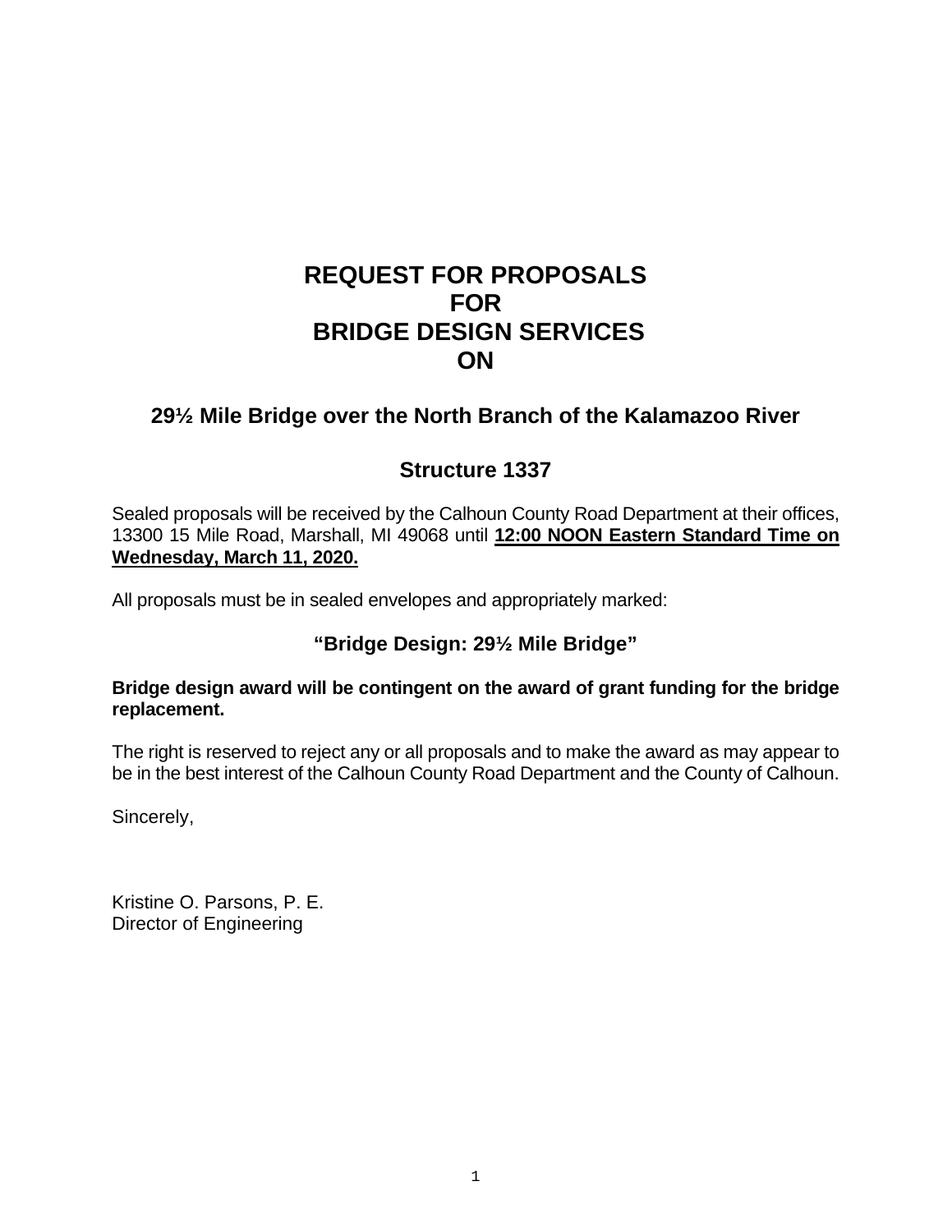# **REQUEST FOR PROPOSAL (RFP)**

## **29½ Mile Bridge**

| <b>ISSUE DATE:</b>     | February 11, 2020                                                                                     |
|------------------------|-------------------------------------------------------------------------------------------------------|
| PROPOSAL OPENING DATE: | 12:00 Noon, Wednesday, March 11, 2020                                                                 |
| <b>ISSUING OFFICE:</b> | <b>Calhoun County Road Department</b>                                                                 |
| CONTACT:               | Kristine O. Parsons, P. E., Director of Engineering<br>(269) 781-9841 or kparsons@calhouncountymi.gov |

| <b>CONTENTS</b>                             | <b>Page</b> |
|---------------------------------------------|-------------|
| <b>Invitation to Submit Proposal</b>        | Cover       |
| <b>Request for Proposal</b>                 | 2           |
| <b>Statement of No Proposal</b>             | 3           |
| Proposal and Award                          | 4           |
| <b>Instructions, Terms &amp; Conditions</b> | $5 - 12$    |
| <b>Hold Harmless and Insurance</b>          | 12          |
| <b>General Information</b>                  | $13 - 14$   |
| Scope of Services                           | $15 - 17$   |
| <b>Criteria for Selection</b>               | 17          |
| Cost Proposal                               | 18          |
| Figures I and 2                             | 19-20       |

Should any of the required documents be missing from your packet, immediately notify the CCRD.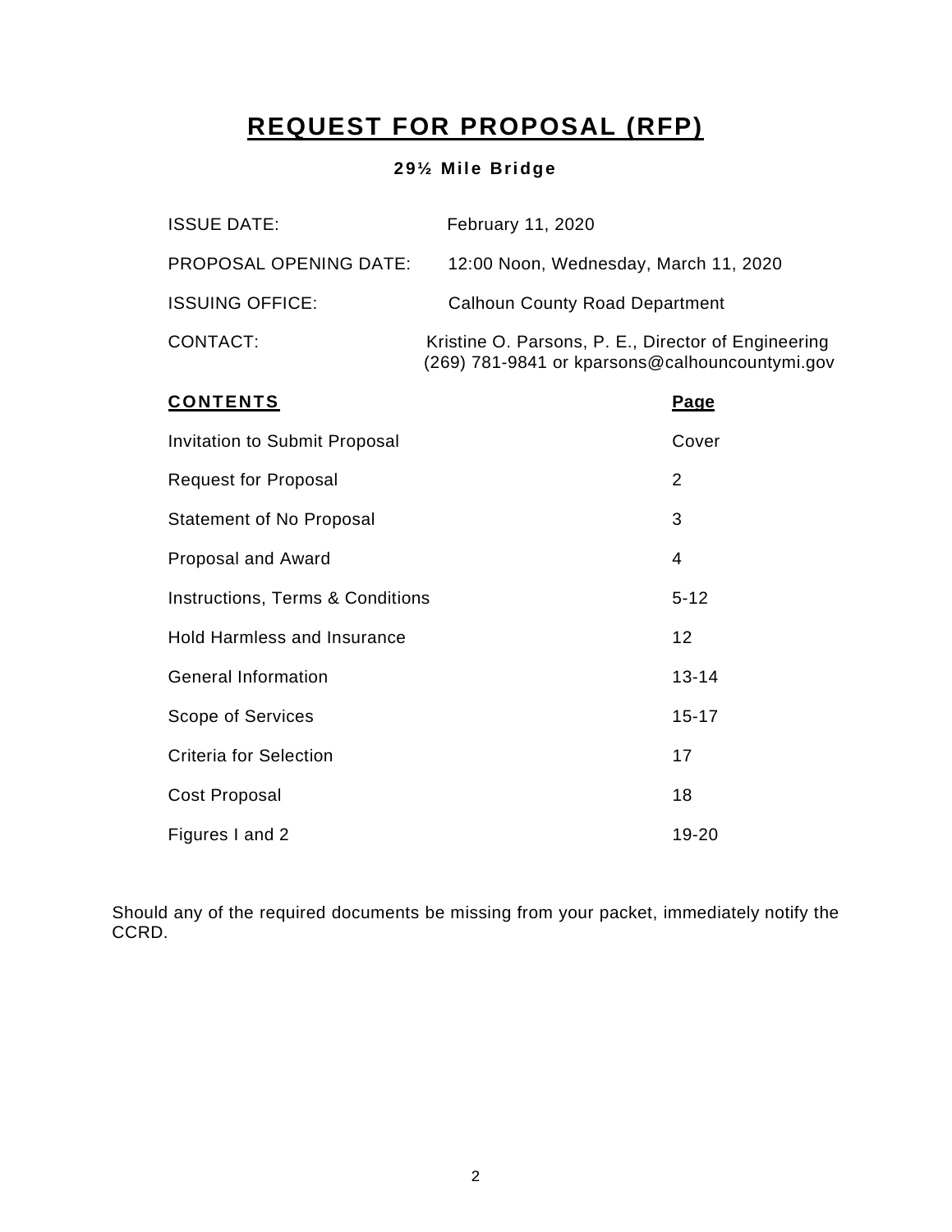## **STATEMENT OF NO PROPOSAL**

**NOTE**: If you do **not** intend to submit a proposal on this commodity or service, please return this form immediately.

The Calhoun County Road Department wishes to keep its vendors' list file up-to-date. If, for any reason, you cannot supply the commodity/service noted on the attached solicitation, please complete and return this form to remain on the particular vendor list for future projects of this type.

If you do not respond to this inquiry within the time set for the proposal opening date and time, we will assume that you can no longer supply this commodity/service, and your name will be removed from this vendors' list.

#### PLEASE COMPLETE AND RETURN

| We,   |          | the undersigned have declined to submit a proposal on the following project:                                                                                                                                                         |         |        |  |      |  |               |  |
|-------|----------|--------------------------------------------------------------------------------------------------------------------------------------------------------------------------------------------------------------------------------------|---------|--------|--|------|--|---------------|--|
|       |          | Proposal: <b>Maria Angle Brown and Community Contract Community Contract Community Contract Community Community Community Community Community Community Community Community Community Community Community Community Community Co</b> |         |        |  |      |  |               |  |
|       |          | For the following reasons marked below:                                                                                                                                                                                              |         |        |  |      |  |               |  |
|       |          | Specifications too "tight", (i.e. geared toward one brand or                                                                                                                                                                         |         |        |  |      |  |               |  |
|       |          | Manufacturer only explain below).                                                                                                                                                                                                    |         |        |  |      |  |               |  |
|       |          | Specifications are unclear (explain below).                                                                                                                                                                                          |         |        |  |      |  |               |  |
|       |          | ________We are unable to meet specifications.                                                                                                                                                                                        |         |        |  |      |  |               |  |
|       |          | __Insufficient time to respond to the Request for Proposal.                                                                                                                                                                          |         |        |  |      |  |               |  |
|       |          | ________Our schedule would not permit us to perform.                                                                                                                                                                                 |         |        |  |      |  |               |  |
|       |          | _______We are unable to meet bond requirements.                                                                                                                                                                                      |         |        |  |      |  |               |  |
|       |          | ________We are unable to meet insurance requirements.                                                                                                                                                                                |         |        |  |      |  |               |  |
|       |          | ________We do not offer this product or service.                                                                                                                                                                                     |         |        |  |      |  |               |  |
|       |          | Remove us from your vendor' list for this commodity/service.                                                                                                                                                                         |         |        |  |      |  |               |  |
|       |          | Other (specify below).                                                                                                                                                                                                               |         |        |  |      |  |               |  |
|       |          |                                                                                                                                                                                                                                      |         |        |  |      |  |               |  |
|       | Remarks: |                                                                                                                                                                                                                                      |         |        |  |      |  |               |  |
|       |          |                                                                                                                                                                                                                                      |         |        |  |      |  |               |  |
|       |          |                                                                                                                                                                                                                                      |         |        |  |      |  |               |  |
|       |          |                                                                                                                                                                                                                                      |         |        |  |      |  |               |  |
|       |          |                                                                                                                                                                                                                                      |         |        |  |      |  |               |  |
|       |          |                                                                                                                                                                                                                                      |         |        |  |      |  |               |  |
|       |          |                                                                                                                                                                                                                                      |         |        |  |      |  |               |  |
|       |          |                                                                                                                                                                                                                                      |         |        |  |      |  |               |  |
|       |          |                                                                                                                                                                                                                                      |         |        |  |      |  |               |  |
|       |          |                                                                                                                                                                                                                                      |         |        |  |      |  |               |  |
|       |          |                                                                                                                                                                                                                                      |         |        |  |      |  |               |  |
|       |          |                                                                                                                                                                                                                                      |         |        |  |      |  |               |  |
|       |          | ADDRESS:                                                                                                                                                                                                                             |         |        |  |      |  |               |  |
|       |          | (Street)                                                                                                                                                                                                                             |         | (City) |  |      |  | (State) (Zip) |  |
| DATE: |          |                                                                                                                                                                                                                                      | PHONE:( |        |  | FAX( |  |               |  |
|       |          |                                                                                                                                                                                                                                      |         |        |  |      |  |               |  |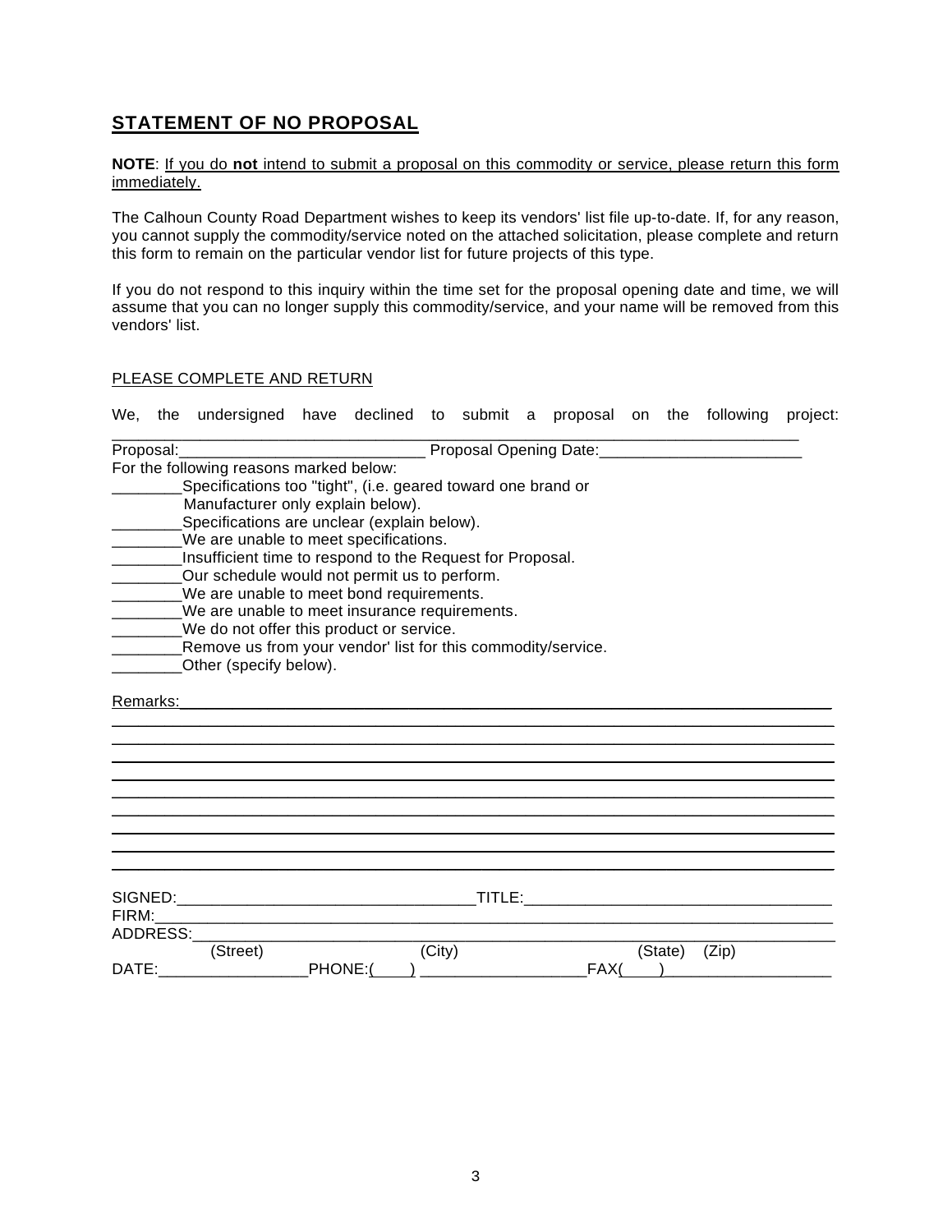## **REQUEST FOR PROPOSAL**

### **29½ Mile Bridge**

**DATE:** 

#### **PROPOSAL AND AWARD**

The undersigned, having become thoroughly familiar with and understanding the entire proposal documents attached hereto, agrees to provide the services as specified herein, for the total fees as stipulated herein, subject to negotiation.

I hereby state that all of the information I have provided is true, accurate and complete. I hereby state that I have authority to submit this proposal which will become a binding contract if accepted by the Calhoun County Road Department. I hereby state that I have not communicated with, nor accepted anything of value from an official or employee of the Calhoun County Road Department that would tend to destroy or hinder free competition.

I hereby state that I have read, understand and agree to be bound by all the terms of this proposal document.

| (Type or Print) |                  |                                                      |         |       |  |  |  |  |
|-----------------|------------------|------------------------------------------------------|---------|-------|--|--|--|--|
|                 |                  |                                                      |         |       |  |  |  |  |
|                 |                  |                                                      |         |       |  |  |  |  |
| ADDRESS:        |                  |                                                      |         |       |  |  |  |  |
|                 | (Street Address) | (City)                                               | (State) | (Zip) |  |  |  |  |
|                 |                  | FAX NO.:( ___ <u>_______________________________</u> |         |       |  |  |  |  |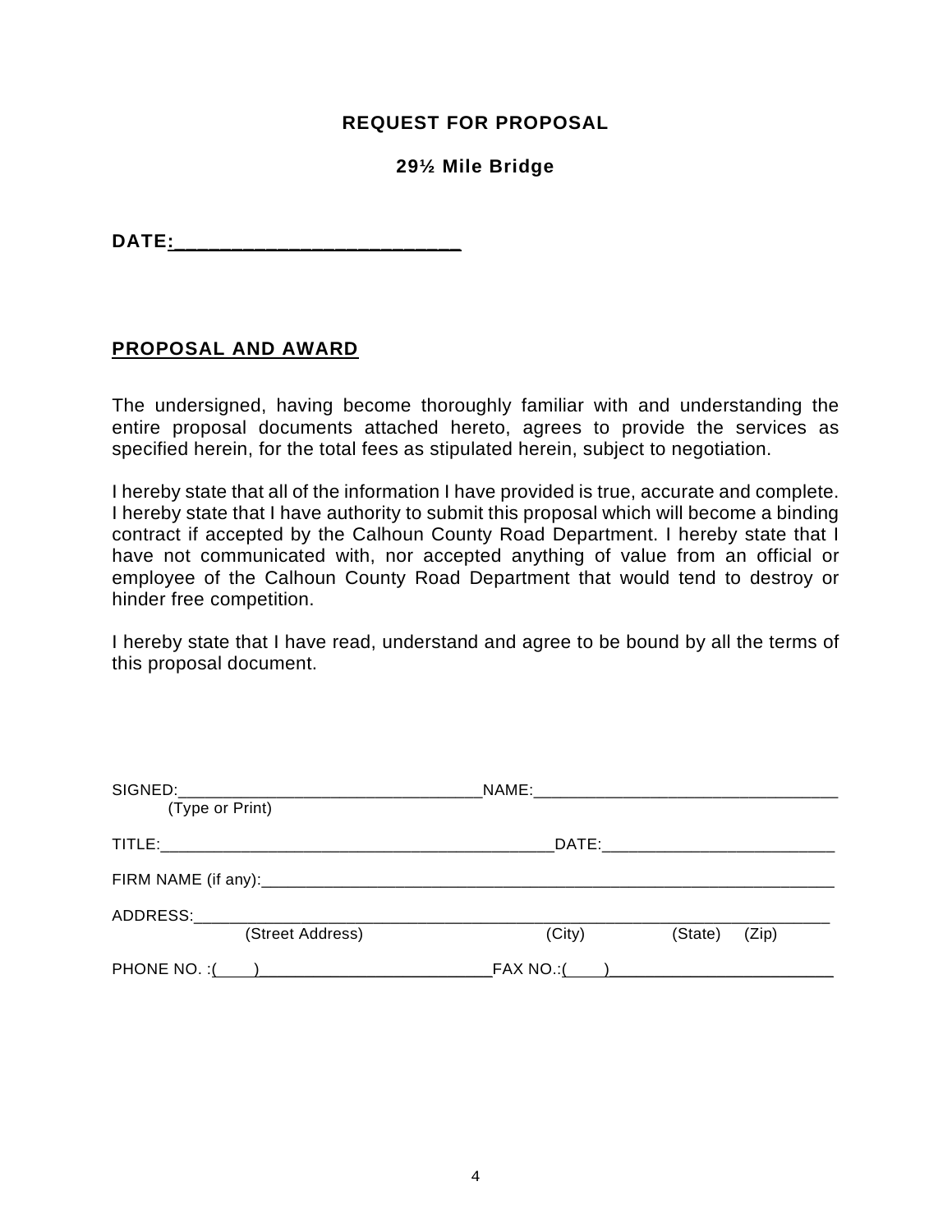## **INSTRUCTIONS TO RESPONDENTS**

## **TERMS AND CONDITIONS**

## **Use of RFP Forms**

These Documents represent the RFP format which is for the convenience of respondents. We request that either Page 3 "Statement of No Proposal" be returned, or Page 4 "Proposal and Award" be submitted with your proposal.

#### **Interpretations for Addenda**

No oral interpretation will be made to any Respondent as to the meaning of the Documents or any part thereof. Every request for interpretation shall be made in writing only to those written inquiries received ten (10) or more working days prior to the date fixed for the opening of RFPs will receive a response. Any interpretation made to a Respondent shall be in the form of an Addendum to the Documents and, when issued, will be on file in the Calhoun County Road Department office at least five (5) calendar days before the proposals are opened. All addenda will be mailed to each person holding Documents and shall be the Respondent's responsibility to make inquiries as to the Addenda issued. All such Addenda shall become part of the Contract Documents and all Respondents shall be bound by such Addenda, whether or not received by the Respondent. All addenda received shall be listed on the outside of the RFP envelope. Any proposal received without each addendum listed by number and date received on the outside of the RFP proposal envelope may be declared a non-responsive proposal.

## **RFP**

- A. All proposals must be submitted following the RFP Format supplied by the Calhoun County Road Department in this document using figures attached (when provided) and shall be subject to all requirements of this Document including the INSTRUCTION TO RESPONDENTS and GENERAL INFORMATION sections. All proposals must be regular in every respect and no interlineations, excisions, or special conditions shall be made or included in the RFP format by the Respondent.
- B. The Calhoun County Road Department may consider as irregular any proposal on which there is an alteration of or departure from this RFP [format as](http://format.as/) provided in the RFP Documents, and at its option may reject the same.
- C. If a Contract is awarded, it will be awarded by the Calhoun County Road Department to the most qualified Respondent. The Contract will require the completion of the work pursuant to these documents.
- D. Each Respondent shall include in its proposal, in the format requested thereof, the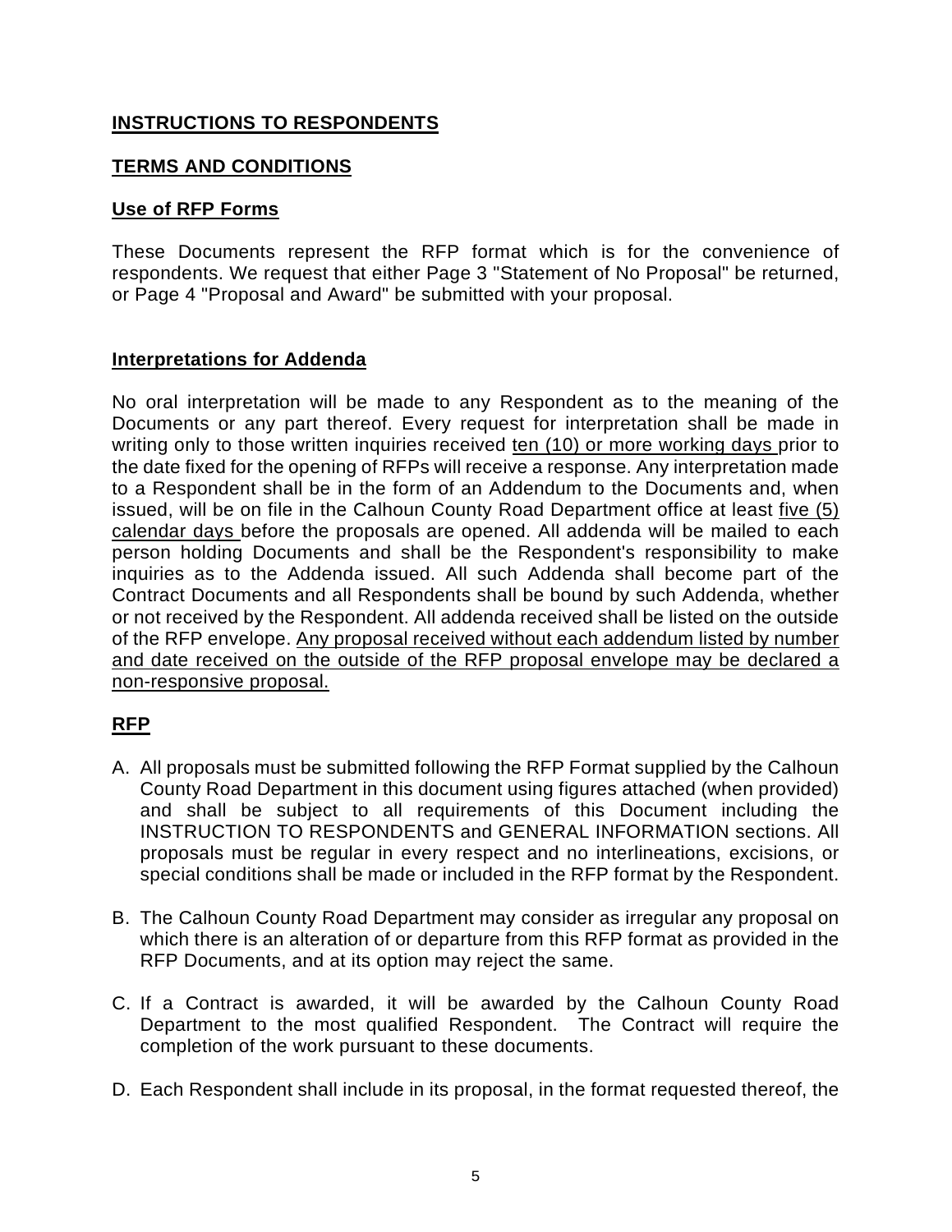cost of performing the work. The prices set forth in the proposal by the Respondent shall remain in effect 90 days from the time of the proposal opening.

E. Each Respondent shall include in its proposal the following minimum information:

## **Principals:** Firm:

Name Name

Title<br>
Email Address<br>
Email Address<br>
City, State and Zip City, State and Zip Code and Phone Number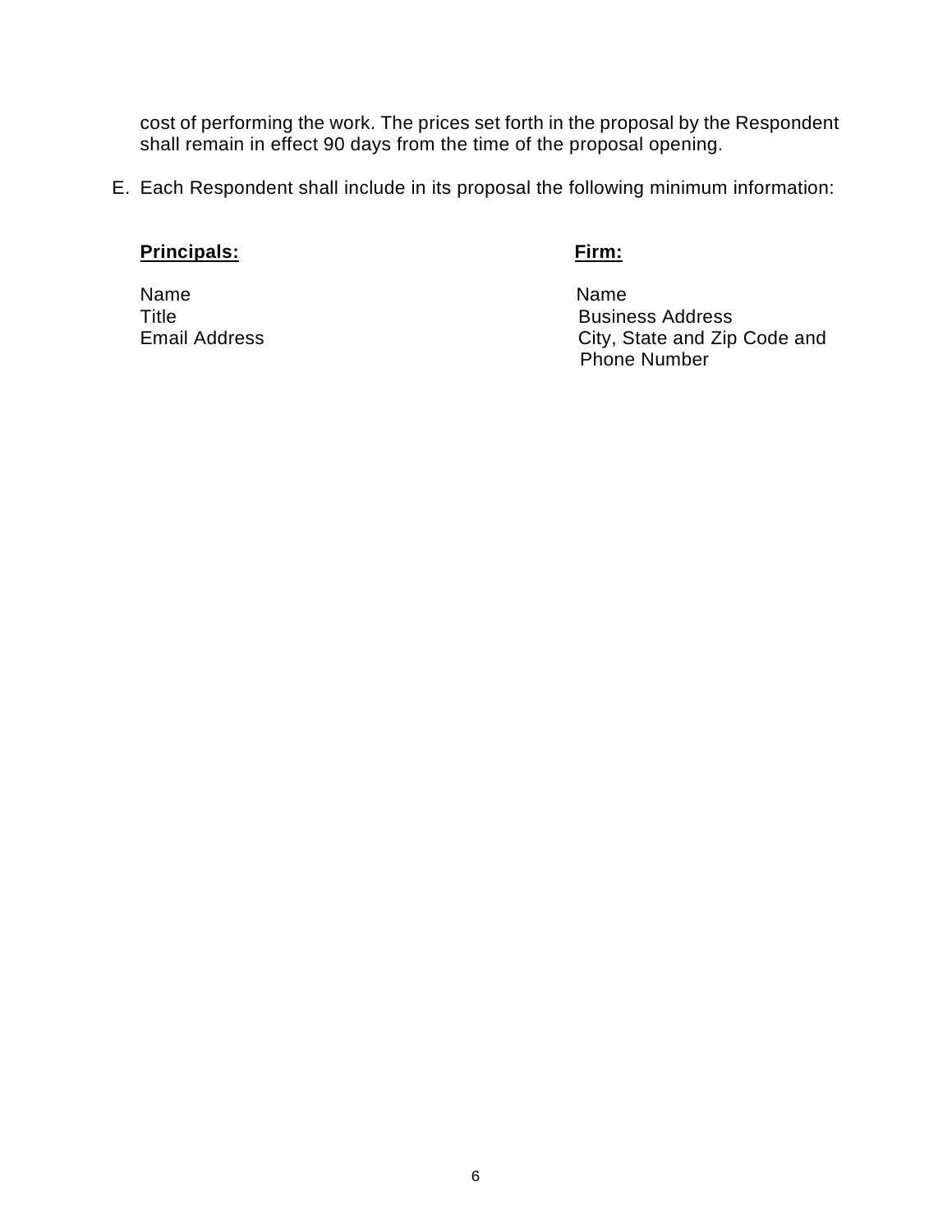## **COLLUSIVE AGREEMENTS**

- A. Each Respondent submitting a proposal to the Calhoun County Road Department for any portion of the work required shall execute and attach an affidavit to the effect that it has not colluded with any other person, firm or corporation in regard to any proposal submitted.
- B. Before executing any subcontract, the successful Respondent shall submit the name of any proposed subcontractor for prior approval.

## **ORGANIZATION AND FINANCIAL STATEMENT**

Each Respondent shall, upon request of the Calhoun County Road Department, submit the ORGANIZATION AND FINANCIAL STATEMENT contained herein. The Calhoun County Road Department shall have the right to take such steps as it deems necessary to determine the ability of the Respondent to perform its obligations under the Contract, and the Respondent shall furnish the Calhoun County Road Department all such information and data for this purpose as requested. The right is reserved to reject any proposal where an investigation of available evidence or information does not satisfy the Calhoun County Road Department that the Respondent is qualified to properly carry out the terms of the Contract, or where the Respondent refuses or fails to furnish the Calhoun County Road Department, with any evidence or information requested.

## CORRECTIONS

Changes in the RFP form must be explained or noted by the signature of the Respondent.

#### TIME FOR RECEIVING PROPOSALS

Proposals received prior to the advertised hour of opening will be securely kept unopened. The officer whose duty it is to open them will decide when the specified time has arrived, and proposals received thereafter will not be considered.

#### OPENING PROPOSALS

At the time and place fixed for the opening of proposals, the Calhoun County Road Department will open every eligible, responsive proposal received within the time set for receiving proposals.

#### WITHDRAWAL OF PROPOSALS

Proposals may be withdrawn on written request by the Respondent in time for delivery in the normal course of business prior to the time fixed for opening.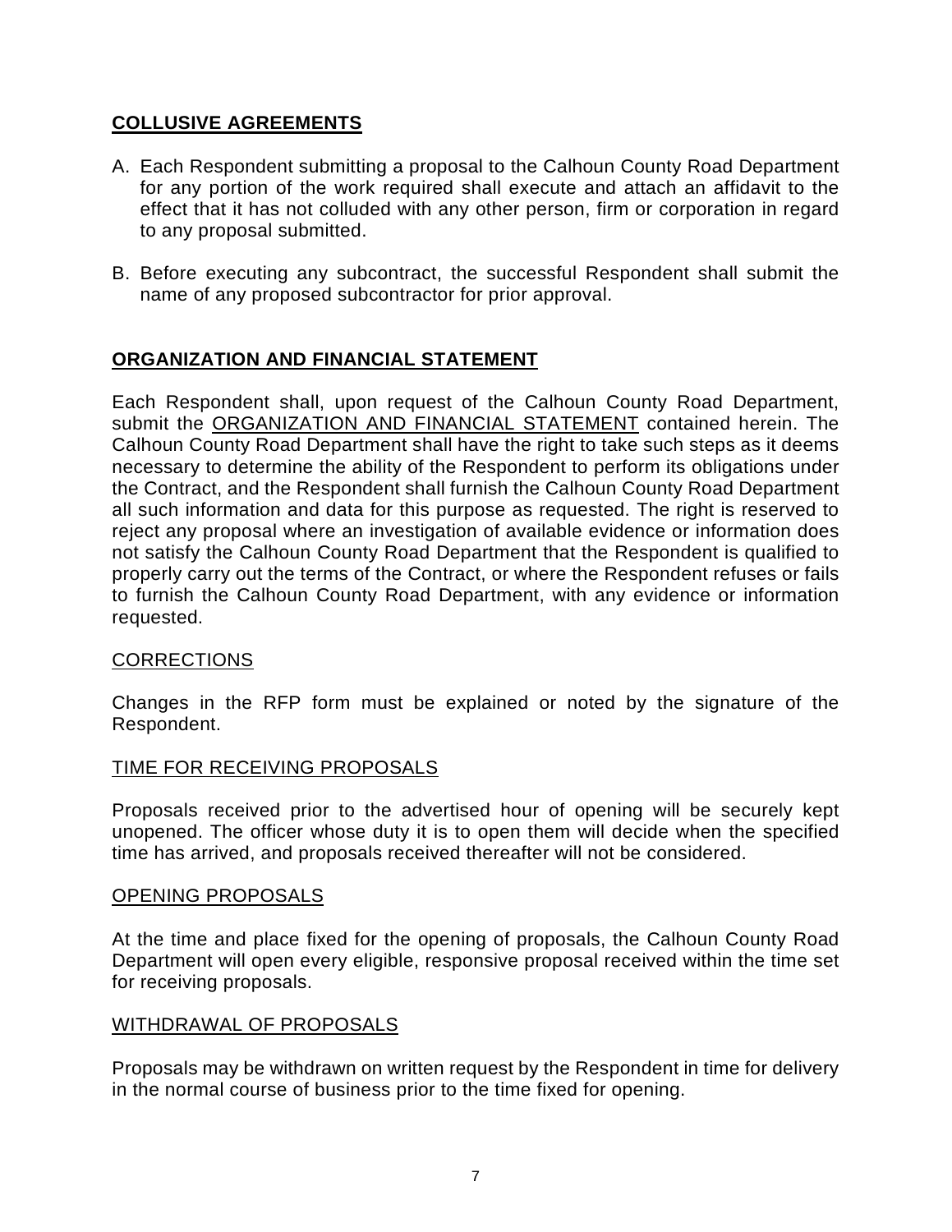## AWARD OF CONTRACTS/REJECTION OF PROPOSALS

- A. The Contract will be awarded to the most responsible Respondent, provided such proposal is responsive and it is in the best interest of the Calhoun County Road Department to accept said proposal.
- B. The Calhoun County Road Department reserves the right to reject any and all proposals and to waive any irregularity in proposals received whenever such rejection or waiver is in its best interest. The Respondent to whom the Award is made will be notified at the earliest possible date.
- C. The Calhoun County Road Department reserves the right to consider a Respondent as unqualified to perform the Contract who does not habitually perform with its own forces twenty-five (25%) of the work involved.
- D. The Contract shall not be considered executed unless signed by the Managing Director after approval by the Calhoun County Road Department and certification as to the availability of funds. Signatures on behalf of the CCRD other than those cited above shall not constitute contract execution by the CCRD and the contract shall be null and void.

## DEFAULT TO THE CCRD

It is understood that any Respondent who is in default to the Calhoun County Road Department at the time of opening the proposal shall have the proposal declared null and void.

## TAX LIABILITY

When the terms of this contract involve the lease of property, real or personal, to the Calhoun County Road Department, it is understood that the Lessor shall be solely responsible for the payment of all taxes of any nature whatsoever that accrue on the property during the term of the lease. Sales Tax and Use Tax are applicable in this contract and are the sole responsibility of the Provider of services.

## STATE LAW, COUNTY ORDINANCE AND ROAD COMMISSION POLICY

The Respondent understands that it is its sole responsibility to understand and fully comply with all applicable State Law, County Ordinance and Calhoun County Road Department Policy.

## TYPE OF CONTRACT

It is proposed that a contract entered into as a result of this RFP will have a fee structure with a specified maximum, not to be exceeded, cost. Negotiations may be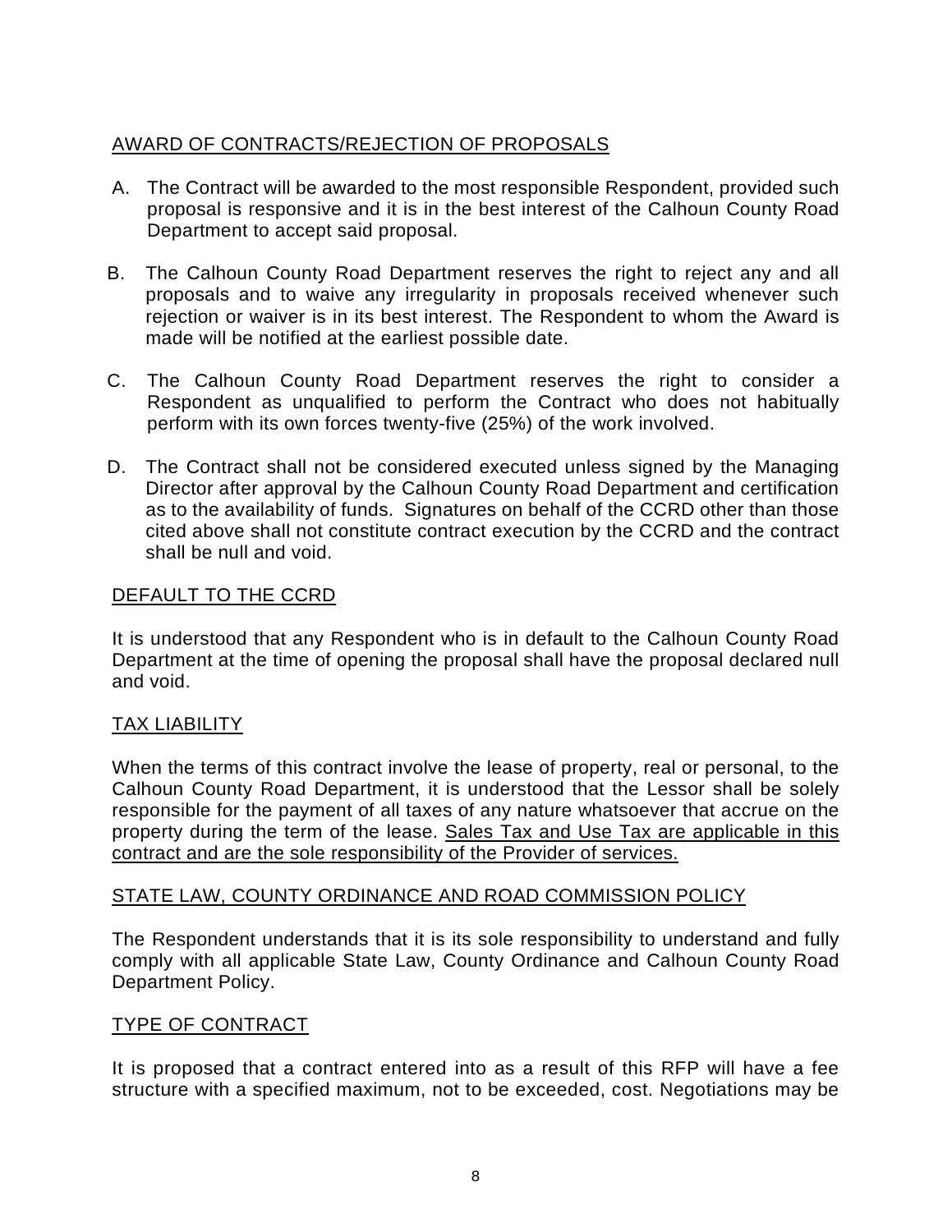undertaken with those Respondents whose proposals as to price and other factors show them to be qualified, responsible and capable of performing the work and in accord with the applicable laws of the State of Michigan. The contract that may be entered into will be that one which is most advantageous to the Calhoun County Road Department, price and other factors considered. The Calhoun County Road Department reserves the right to consider proposals of modifications thereof received at any time before the award is made, if such action is deemed to be in the best interest of the Calhoun County Road Department.

#### INCURRING COST

The Calhoun County Road Department shall not be liable for any costs, including any travel, by the proposer prior to award of contract. The Calhoun County Road Department does not intend to pay for any information obtained, though such may be utilized in determining the award.

#### NO THIRD-PARTY RIGHTS

It is agreed and understood that the contract is made solely for the benefit of the Calhoun County Road Department and the Provider of Services; that it is not made for the benefit of any third party; and that no action or defense may be founded upon this contract except by the party's signatory hereto.

#### DISCLOSURE OF PROPOSAL CONTENTS

After contract award, a summary of total price information for all submissions may be furnished upon demand to those Respondents participating in this request. If a proposal contains any information that the Respondent does not want disclosed to the public or used by the Calhoun County Road Department for any purpose other than proposal evaluation, each sheet of such information must be marked with the following legend: "This information shall not be disclosed outside the Calhoun County Road Department or be duplicated, used or disclosed in whole or in part for any purpose other than to evaluate the proposal; provided, that if a contract is awarded to the respondent, or as a result of, or in connection with the submission of such information, the Calhoun County Road Department shall have the right to duplicate, use or disclose this information to the extent provided in the contract. This restriction does not limit the Calhoun County Road Department's right to use information contained herein if obtained from another source."

#### ORAL PRESENTATION

Respondents who submit a proposal may be required to make an oral presentation of their proposal to the Issuing Office. These presentations will provide an opportunity for the respondent to clarify his proposal to ensure mutual understanding of its contents. The issuing Office will schedule any such presentations.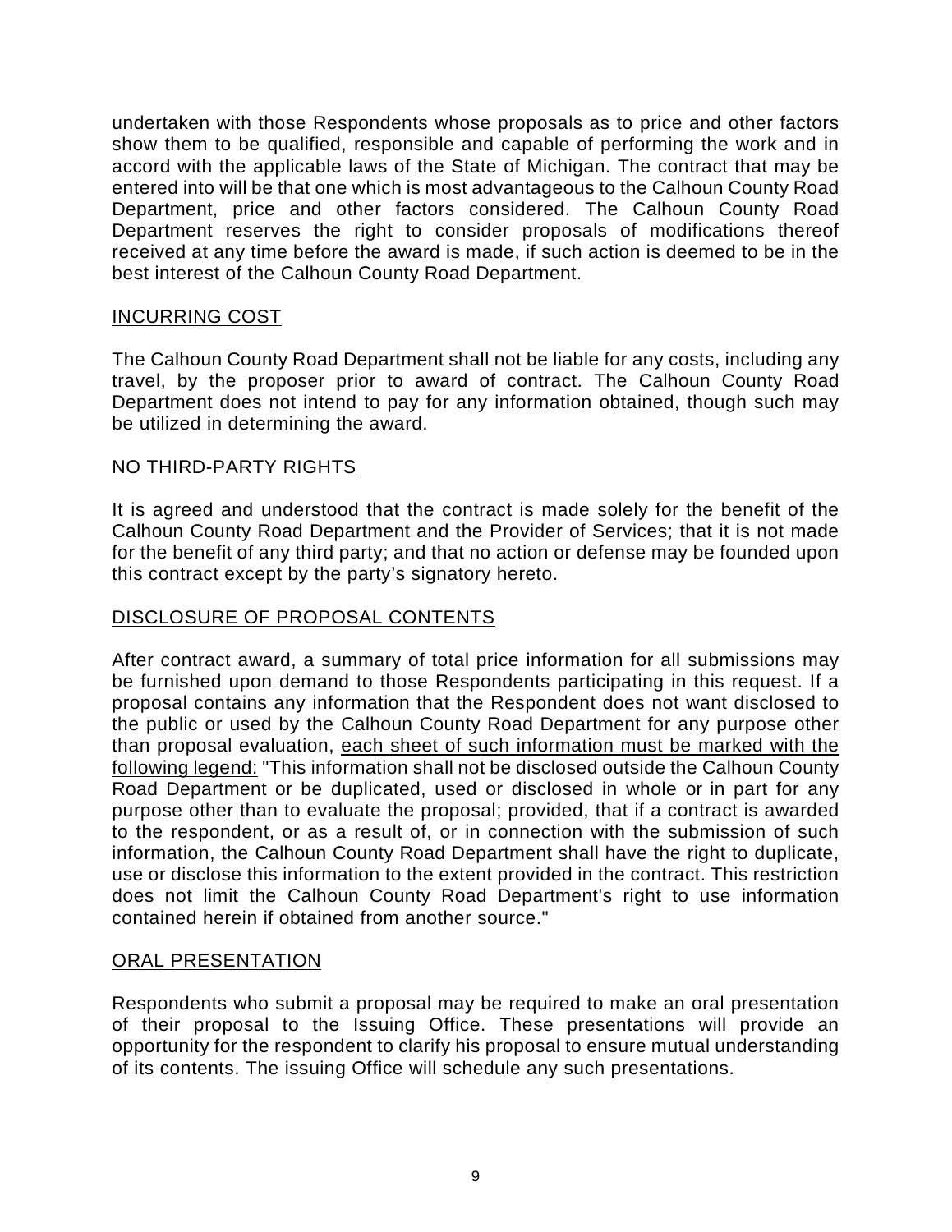### CONTRACT EXTENSION

This agreement will be for a period of one year with the option to extend for an additional year. An extension is subject to review by the Calhoun County Road Department thirty (30) days prior to the expiration of the contract.

#### ACCEPTANCE OF PROPOSAL CONTENT

The contents of the proposal of the successful proposer will become contractual obligations, if a contract is issued. Failure of the successful proposer to accept these obligations will result in cancellation of the award.

#### PROJECT CONTROL

- A. The consultant will perform the work under the direction and control of a Project Supervisor designated by the Issuing Office.
- B. The Project Supervisor will meet on at least a bi-weekly basis with the consultant's Project Manager for the purpose of reviewing progress and providing necessary guidance to the consultant in solving problems which may arise.
- C. The consultant will submit written, weekly summaries of progress which outlines the work accomplished during the reporting period, work to be accomplished during the subsequent reporting period problems which have arisen or may arise which should be brought to the attention of the Calhoun County Road Department's Project Supervisor, and to request approval for significant deviation from previously agreed upon work plans. In addition, a summary of project costs for completed work, and expected costs for the remainder of the work will be included.

#### CONTRACT PAYMENT SCHEDULE

Payment for a contract entered into as a result of this request will be made monthly upon receipt of the consultant's billing statement and progress reports. The consultant's billing statement should include detailed information regarding personhours expended by classification and by task, as well as information regarding such items as mileage, materials, and other non-overhead costs.

#### NEWS RELEASES

News releases pertaining to this request or the work to which it relates, will not be made without prior written approval of the Project Supervisor from the issuing office.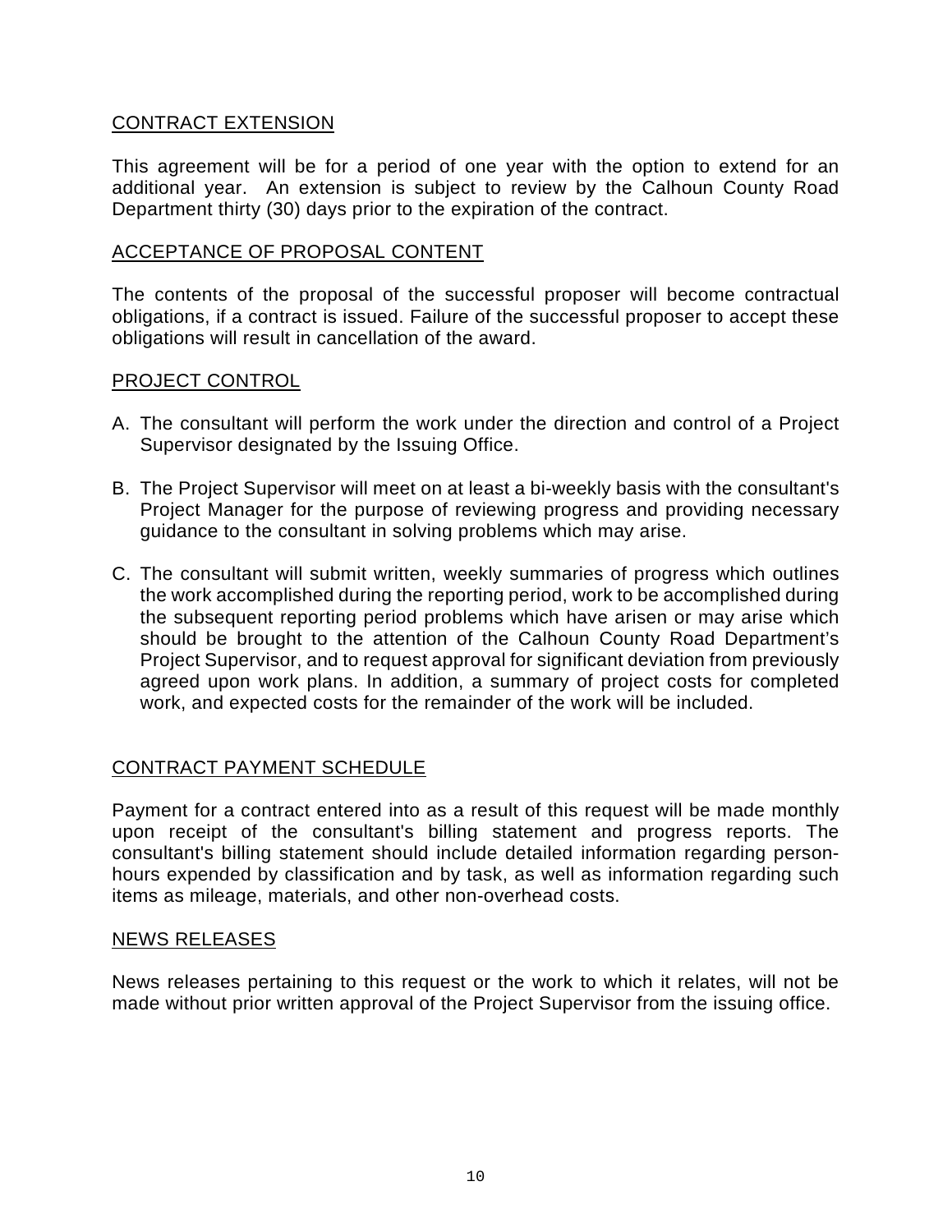#### INDEPENDENT PRICE DETERMINATION

- 1. By submission of a proposal, the proposer certifies [and in](http://and.in/) the case of a joint proposal, each party thereto certifies as to its own organization that in connection with this proposal:
	- A. The prices in the proposal have been arrived at independently, without consultation, communication or agreement, for the purpose of restricting competition, as to any matter relating to such prices with any other offeror, or with any competitor: and
	- B. Unless otherwise required by law, the prices which have been quoted in the proposal have not been knowingly disclosed by the offeror, and will not knowingly be disclosed by the offeror prior to award directly or indirectly to any other offeror; or to any competitor; and
	- C. No attempt has been made or will be made by the proposer, to entice any other person or firm to submit or not to submit a proposal for the purpose of restricting competition.
- 2. Each person signing the proposal certifies either:
	- A. They are the person(s) in the proposer's organization responsible for the decision as to the prices being offered in the proposal, and that they have not participated and will not participate in any action contrary to "1-A, B, and C" above; or
	- B. They are not the person(s) in the proposer's organization responsible for the decision as to the prices being offered in the proposal, but that they have been authorized in writing to act as agent for the persons responsible for such decision in certifying that such persons have not participated and will not participate in any action contrary to "1-A, B, and C" above, and as their agent does hereby so certify, and that they have not participated and will not participate in any action contrary to "1-A, B and C" above.
	- C. A proposal will not be considered for award if the sense of the statement required in the Cost and Price Analysis portion of the proposal has been altered, so as to delete or modify "1-A and B" or "2", above. If "1-B" has been modified or deleted, the proposal will not be considered for award unless the offeror furnishes with the proposal a signed statement which sets forth in detail the circumstances of the disclosure and the Issuing Office determines that such disclosure was not made for the purpose of restricting competition.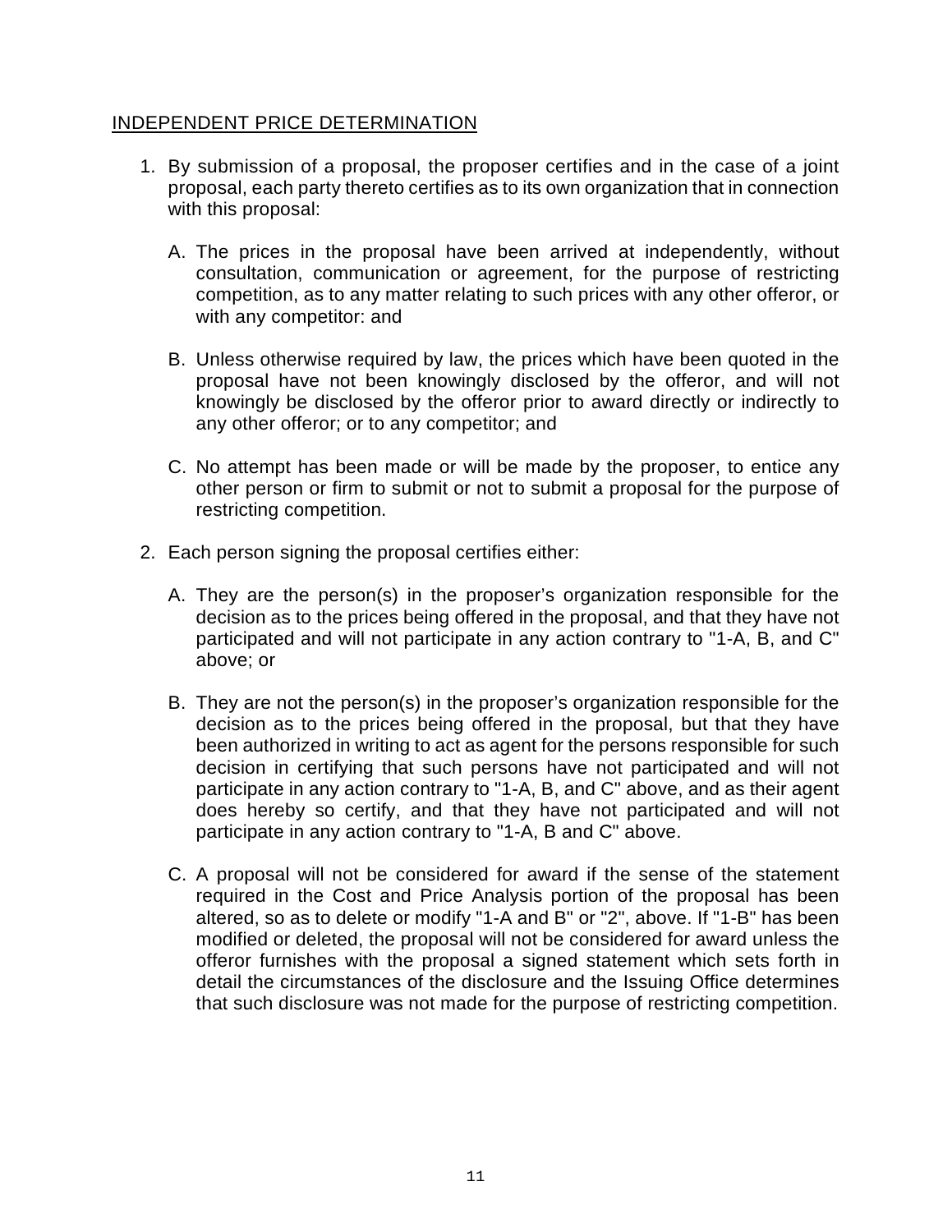#### HOLD HARMLESS:

The successful proposer agrees to indemnify, defend, and hold harmless Calhoun County Road Department and the Calhoun County Board of Commissioners, their governing body, officers, employees, and insurance carriers, individually and collectively, from all losses, claims, suits, demands, expenses, subrogation, attorneys' fees, or actions of any kind in nature resulting from personal injury to any person (including bodily injury and death), or damage to any property, arising or alleged to have arisen out of proposer's negligent acts, errors, omissions, for provision of the products and/or services specified under this contract. The amount and type of insurance coverage requirements set forth herein, or lack thereof, will in no way be construed as limiting the scope of indemnity in this paragraph.

## INSURANCE

The selected firm will be responsible for providing certificates of insurance to the Calhoun County Road Department which prove the firm has not less than \$500,000 coverage for Personal Liability and Property Damage and proof of Worker's Compensation Insurance. The Personal Liability and Property Damage certificate shall name the Calhoun County Road Department and the Calhoun County Board of Commissioners as additionally insured and shall carry a twenty (20) day Notice of Cancellation. Proof of insurance, as stipulated above, shall be provided to the Calhoun County Road Department within ten 10 working days of issuance by the Calhoun County Road Department of an Award of Contract. When the Calhoun County Road Department receives proof of insurance, if everything is in order, it will issue a "Notice to Proceed" to the consultant.

The consultant shall also provide proof of professional liability insurance which shall insure against acts which are in the nature of professional services performed by architects and engineers. If a contract is entered into, the consultant shall maintain such professional liability insurance during the life of the contract.

#### GENERAL INFORMATION

#### INTRODUCTION

The Calhoun County Road Department is currently inviting qualified consulting firms to submit proposals for the purpose of providing design and engineering services for construction of the Calhoun County Road Department's 29½ Mile Road Bridge, Section 1, Albion Township. The Calhoun County Road Department intends to begin construction on the projects in the Summer of 2021 for the 29½ Mile Road Bridge.

In addition to design engineering services, the consultant would be required to conduct informational meetings with businesses and other interested parties.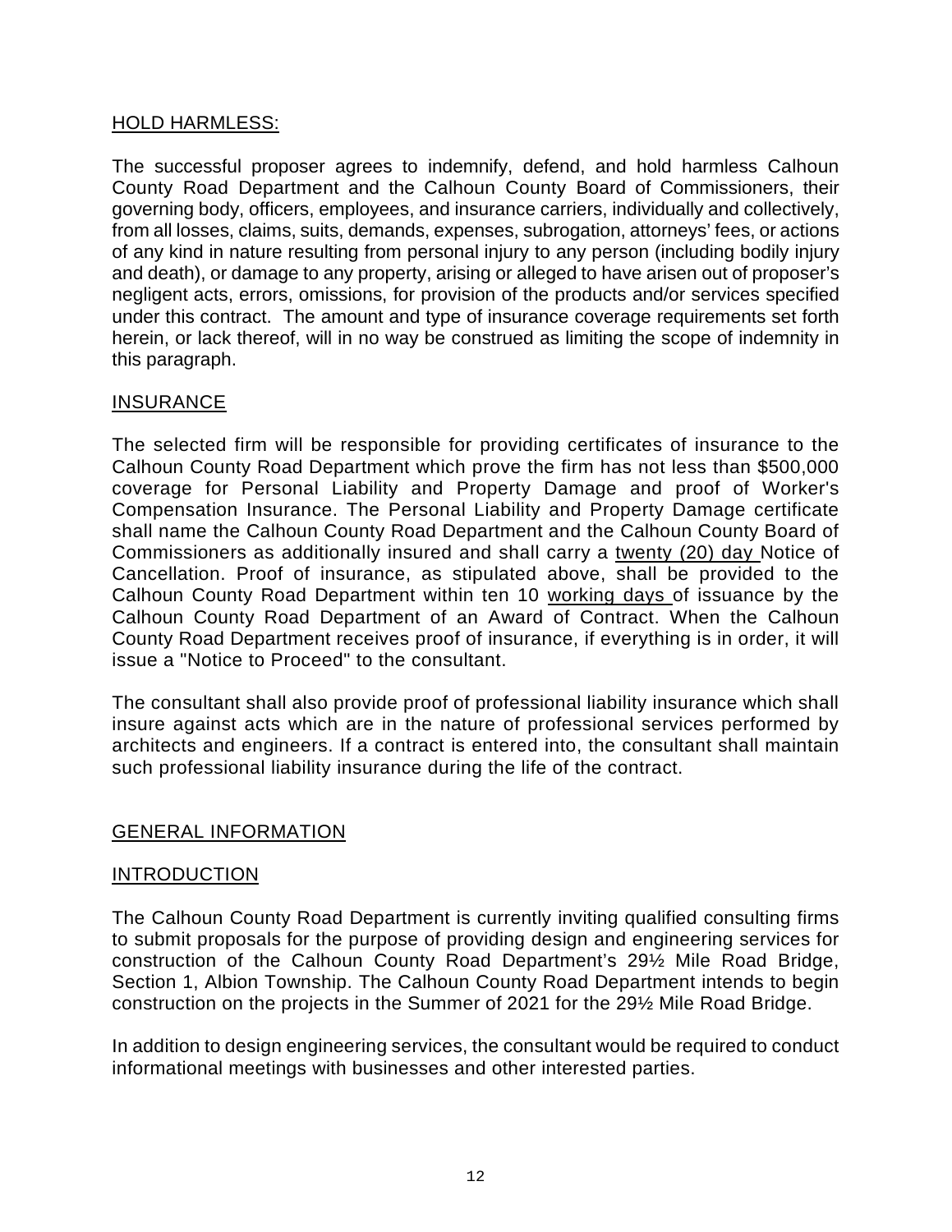The proposed work in this Request for Proposal (RFP) will include the following items:

The consultant will:

- A. Perform a walk-through inspection of the designated work site.
- B. Have soil borings commissioned by an experienced testing firm.
- C. Perform the survey necessary to prepare the TS & L plans, preliminary plans required for the MDOT Grade Inspection (GI) meeting, and final plans necessary for bidding. Survey information shall be in a format compatible with the survey equipment and design software utilized by the CCRD.
- D. Conduct a field survey and prepare a general plan of a site based on the attached preliminary path and written description.
- E. Supply the CCRD with 3-D drawings compatible with AutoCAD software utilized by the CCRD. This includes and limited to, abutment drawings, topographic drawings, site plan drawings and screen elevations.
- F. Design the bridges in accordance with the latest MDOT and AASHTO standards. The consultant will prepare all plans and specifications.
- G. Perform the load ratings as required by MDOT.
- H. Prepare a design that allows for canoe/kayak passage under the bridge.
- I. Prepare a design that includes stream restoration as required by EGLE and Fish and Wildlife such as vane structures and debris removal.

## PROPOSALS

To be considered, consultants must submit a complete response to this RFP, using the format indicated in the "SCOPE OF SERVICES " section of this RFP. Each proposal must be submitted in two (2) copies to the Calhoun County Road Department, 13300 15 Mile Road, Marshall, MI 49068, no later than 12:00 NOON, EST Wednesday, March 11, 2020 in a sealed envelope marked "Bridge Design: 29½ Mile Road Bridge".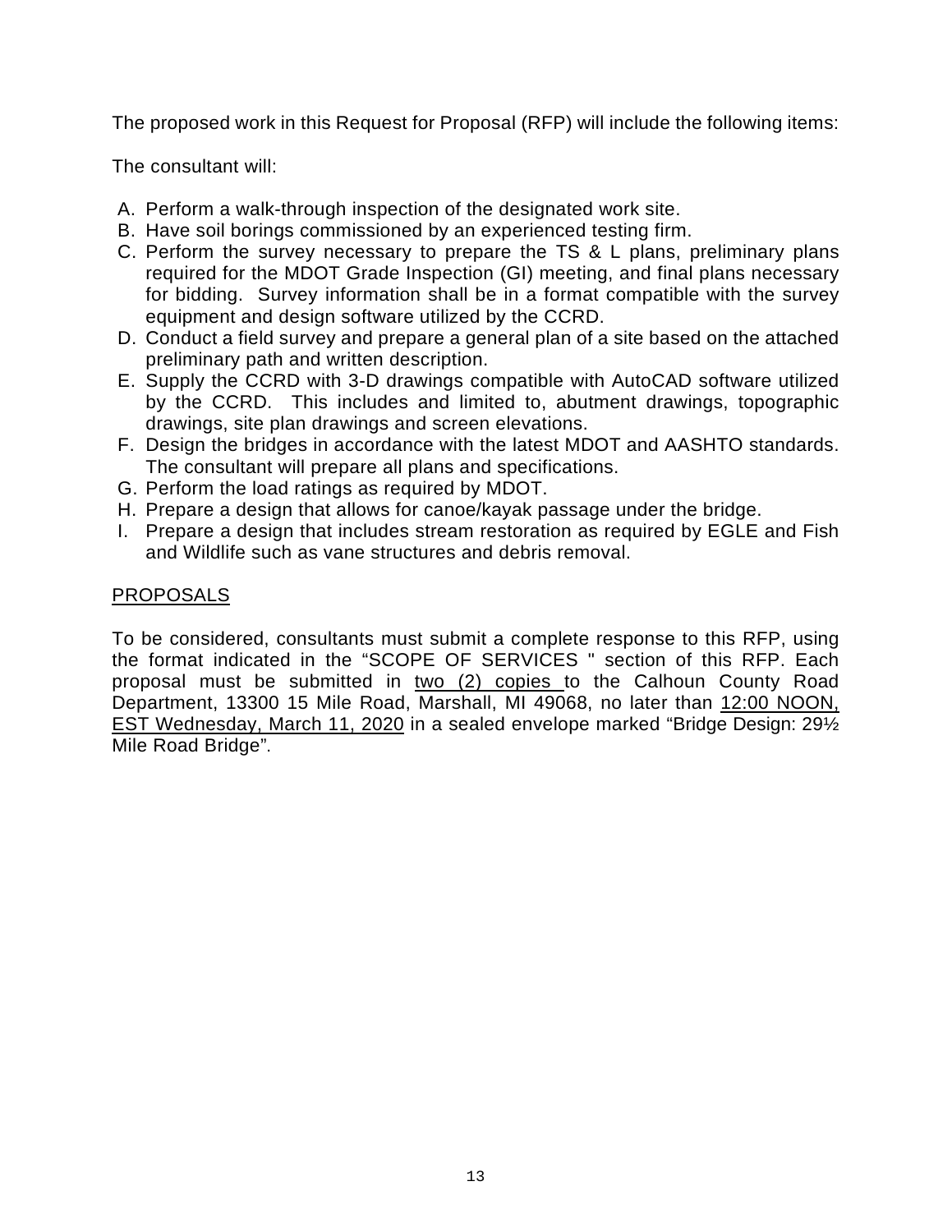No other distribution of proposals will be made by the consultant. Proposals must be signed by an authorized official to bind the consultant to its provisions. Proposals must include a statement as to the period during which the proposal remains valid. For this project, the proposal must remain valid for at least ninety (90) days from the time of proposal opening.

### ECONOMY OF PREPARATION

Proposals should be prepared simply and economically, providing a concise description of the consultant's ability to meet the requirements of the RFP.

## Calhoun County Road Department Responsibilities

The Calhoun County Road Department will have the following responsibilities in conjunction with a contract resulting from this RFP.

- 1. Provide information as to the Calhoun County Road Department's requirements for the project and make available all pertinent information which may be useful in the project work, including any previous reports or data relative to the project.
- 2. Designate in writing a person to act as the Calhoun County Road Department's Project Supervisor with respect to the work to be performed. Such person will have the authority to transmit instructions, receive information, interpret and define the CCRD's policies and decisions with respect to materials, equipment and other such elements pertinent to the work.
- 3. Coordinate as necessary the efforts of the consultant to make provisions to enter upon public or private land as required to perform his work.
- 4. Examine all studies, reports, estimates, proposals and other documents prepared by the consultant and render in writing, if necessary, decisions pertinent thereto within a reasonable time.
- 5. Direct the consultant in writing to begin the work on each phase of the project upon receipt of written evidence from the consultant of the appropriateness of such action.
- 6. Direct the consultant in writing to furnish any special services, sub-consultants and/or extra work that may be required on the project upon receipt of written evidence from the consultant detailing as to cost, time (schedule), and reason for such special service or extra work.

The consultant will develop or obtain from other agencies all other material, information and data necessary to perform the work.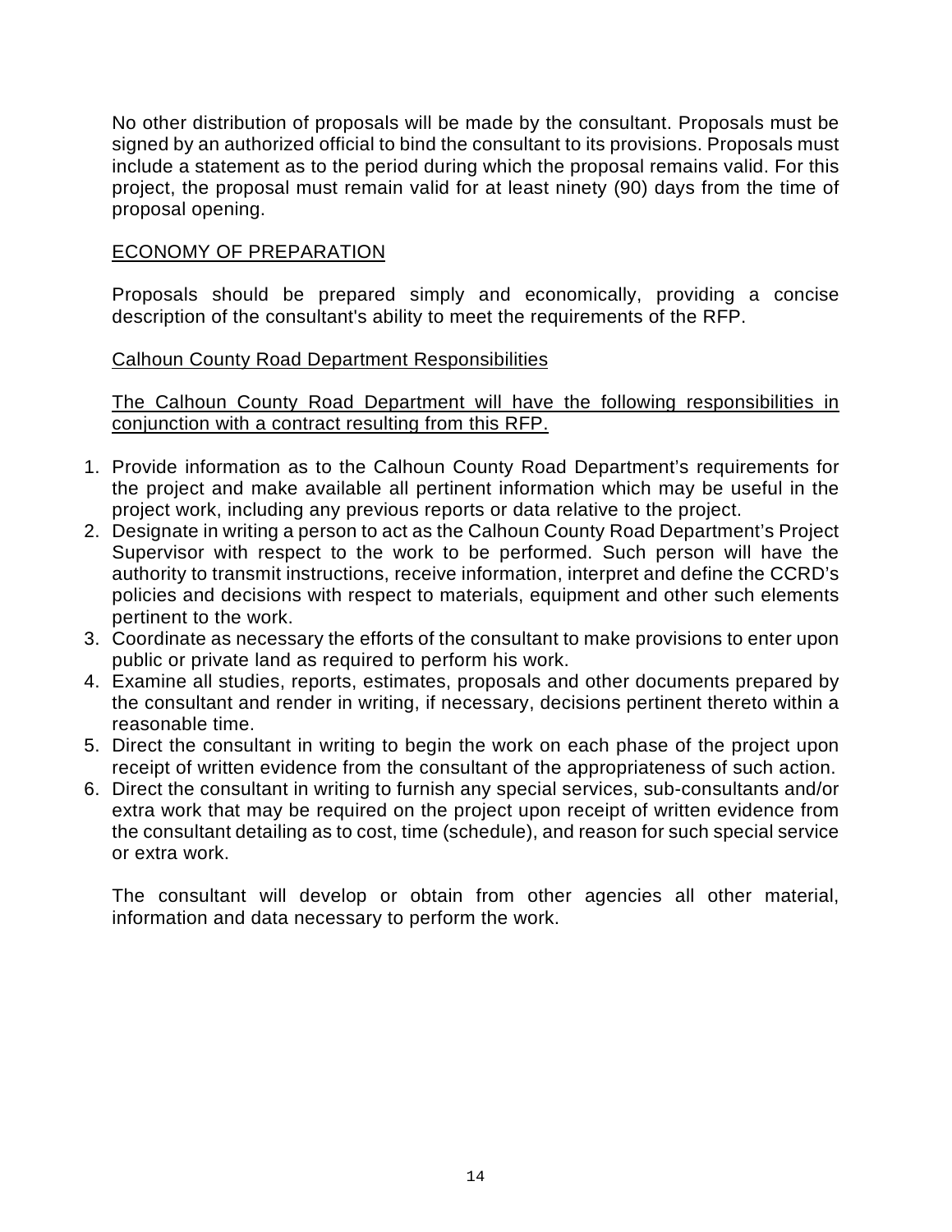## SCOPE OF SERVICES

## Contract proposals must be submitted in the format outlined below:

### BUSINESS ORGANIZATION

State the full name and address of your organization, and if applicable, any branch office or other subordinate element that will perform or assist in performing the work. Indicate whether you operate as an individual, partnership or corporation. If a corporation, indicate the state in which you are incorporated and, if appropriate, state whether you are licensed to operate in the State of Michigan.

#### WORK PLAN

Describe in narrative form your technical plan for accomplishing the work. Explain the choice of methodology, particularly its strengths and weaknesses. Indicate the number of man-hours you have allocated for each task, provide a time line indicating in a bar chart display, time related, showing each event, task and decision points in your work plan, including the Critical Path.

## PROJECT STAFF DESCRIPTION

Include the executive and professional personnel by skill and qualification that will be employed in the work. Show where these personnel will be physically located during the time they are engaged in the work. Indicate which of these individuals you consider key to the successful completion of the project. Identify key individuals by name and title and include resumes for proposed project personnel.

#### AUTHORIZED NEGOTIATIONS

Include the names and phone numbers of personnel of your organization authorized to negotiate the proposed contract with the Issuing Office.

#### ADDITIONAL INFORMATION

The consultant may also include any information and/or comments believed to be pertinent but not specifically requested elsewhere in the document.

#### The scope of services to be performed by the consultant should be divided into tasks as outlined below. As a MINIMUM, these tasks should be addressed:

#### TASK l: SOIL AND TOPOGRAPHIC SURVEYS

The consultant shall collect all topographic information necessary to design the project and prepare plans, specifications, and estimates to MDOT specifications. A report of soil borings and test results shall be commissioned by the consultant for use during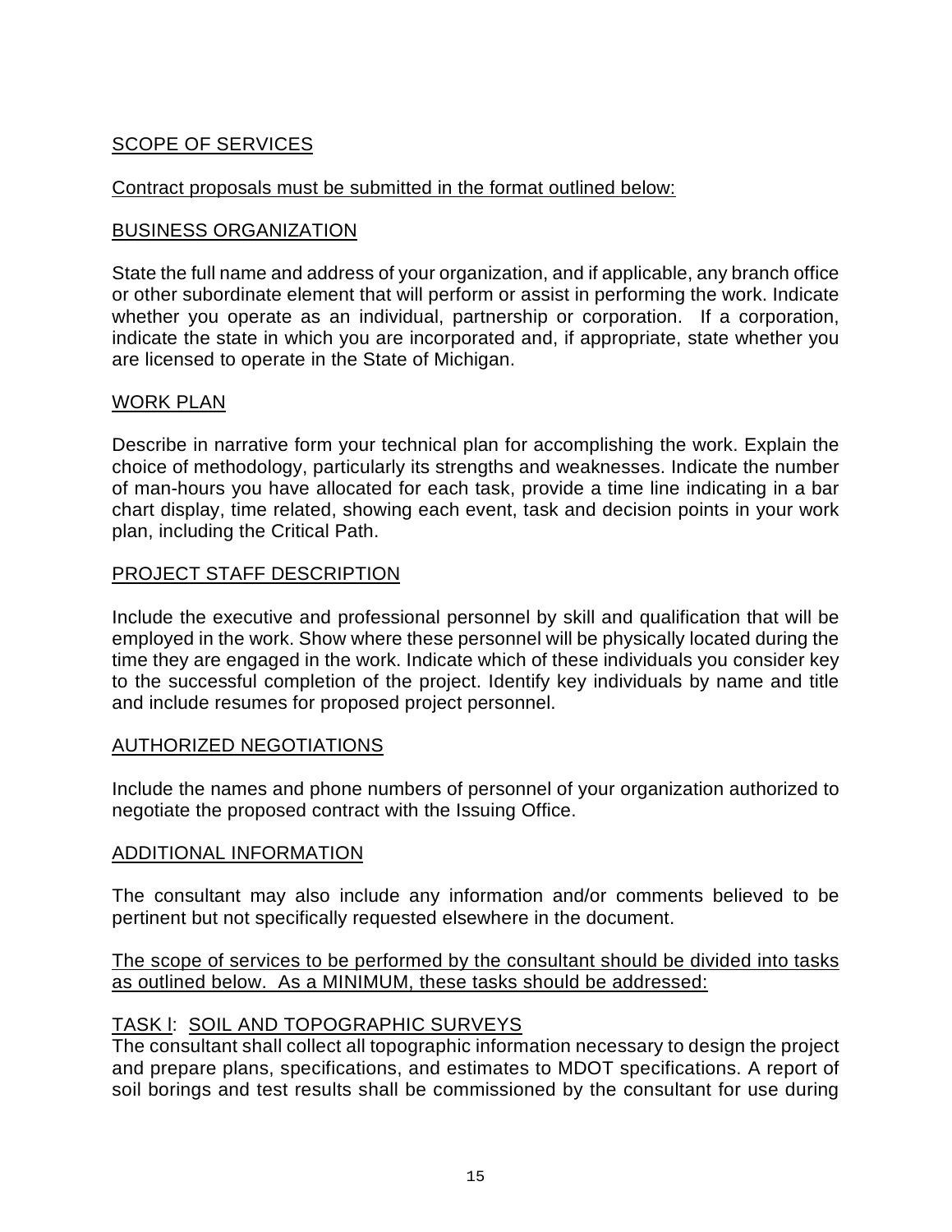design. All topographic surveys shall be conducted in accordance with MDOT specifications. The consultant shall input this information into AutoCAD files and plotted to Calhoun County Road Department drafting standards. Surveys shall be tied to United States Geological Survey (USGS) monuments as well as to other monuments in the general area.

- A. Establish property lines and existing right-of-ways, based upon existing descriptions and physical field evidence.
- B. Collect topographic data and provide a location map for the project area including connecting streets. The general map of site shall be completed in accordance with the Calhoun County Road Department Drafting Standards in AutoCAD-2016. The consultant will include utility locations, topography, buildings, fence lines, trees, and other physical features.
- C. Establish and witness survey center line alignment to serve as control throughout the project.
- D. Establish sufficient benchmarks, based on USGS data, to construct the project.
- E. Determine utility locations in conjunction with utility owners. The survey shall locate all underground utilities from the information available.
- F. Provide the legal description of the easements so the Calhoun County Road Department can obtain the private easements needed.

The consultant shall coordinate the structural concept with the Calhoun County Road Department and prepare the Preliminary Plan and Cost Estimate. The consultant must provide the estimate to insure a letting date of no later than September of 2021. The consultant shall prepare all necessary construction permit applications and MDOT programming data to be submitted with the preliminary plans. The preparation shall include, not necessarily limited to, the following:

- **SHPO Clearance**
- **NEPA Coordination/Clearance**
- **EGLE permit application**
- **MDOT** permit application
- MDOT programming data
- **Preliminary plans**
- **Preliminary Construction Cost Estimate**

## TASK II: PREPARE FINAL PLANS, SPECS, AND ENGINEER'S ESTIMATE

The consultant shall prepare all documents necessary to bid the project. The Design Services requested shall conform to current Calhoun County Road Department,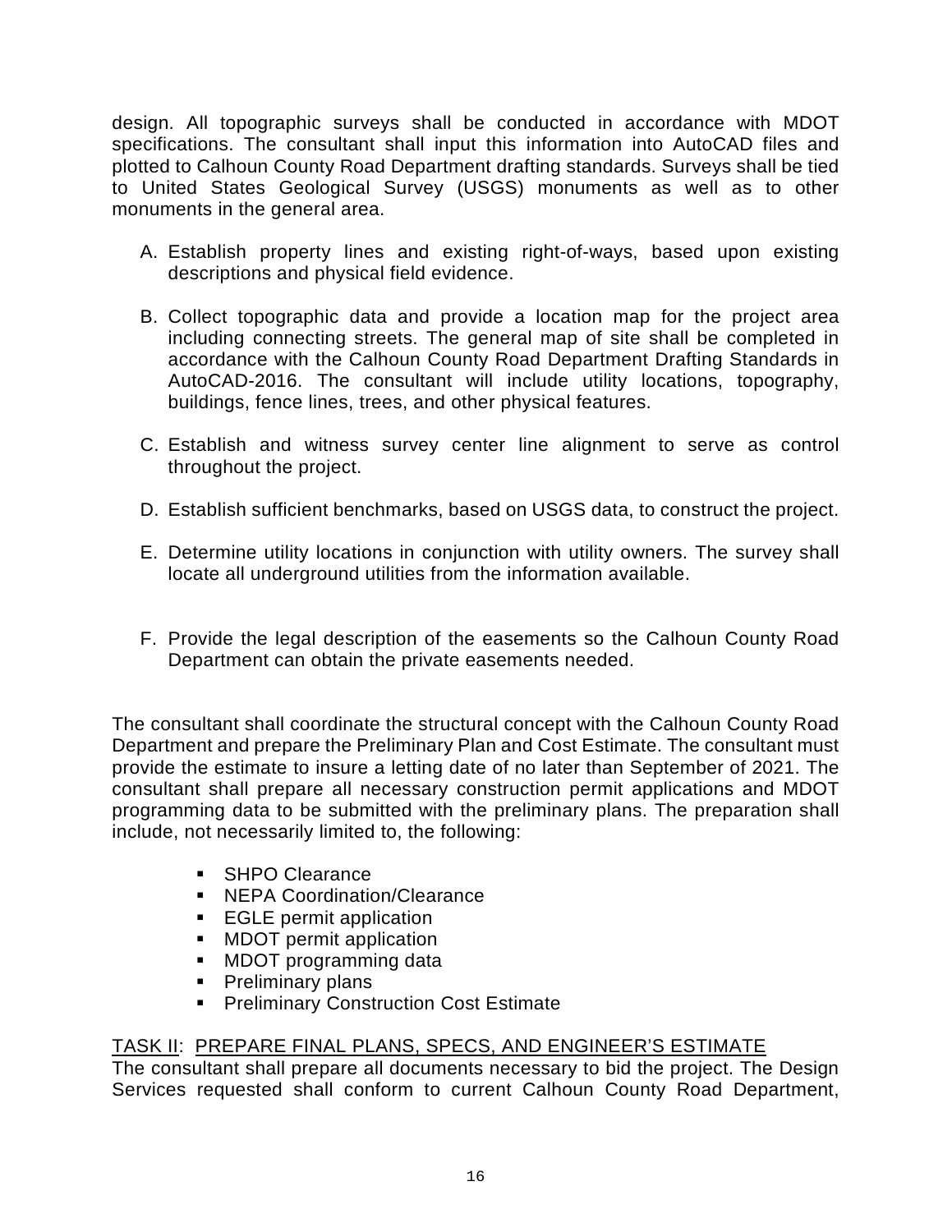MDOT, and all governing agencies standards and specifications. Plans and specifications shall be prepared by the consultant and submitted to the Calhoun County Road Department for review and comment prior to the finalization of any plan documents. The Consultant shall meet a schedule to obtain a September 2021 letting date.

The consultant will submit the engineering cost estimates (using MDOT pay items) to MDOT. The final documents for this project shall include all required information needed for a complete project, ready to use.

#### CRITERIA FOR SELECTION

All proposals received shall be subject to an evaluation by the Issuing Office. The following factors will be considered in making the selection**:**

## UNDERSTANDING OF THE SCOPE OF WORK

Based upon prior experience with bridge design and the Michigan Department of Transportation design and letting process.

## METHOD OF APPROACH

Referring to the technical soundness of the consultant's stated approach to the project, the comprehensiveness of the proposed work tasks, the techniques to be used and the products to be delivered.

#### TIME/EFFORT

Based upon a review of the number of man-hours allocated to each task in a bar chart display, designating decision points, the Critical Path and the total time necessary to accomplish the design, and the consultant's acknowledgment of the critical deadlines.

#### ACCESSIBILITY

Ability of consultant to work closely with Calhoun County Road Department Transportation staff for the complete duration of the project.

#### PRICE

The Issuing Office reserves the right to negotiate a final project price and scope in accordance with applicable State Laws.

## COST PROPOSAL AND PRICE ANALYSIS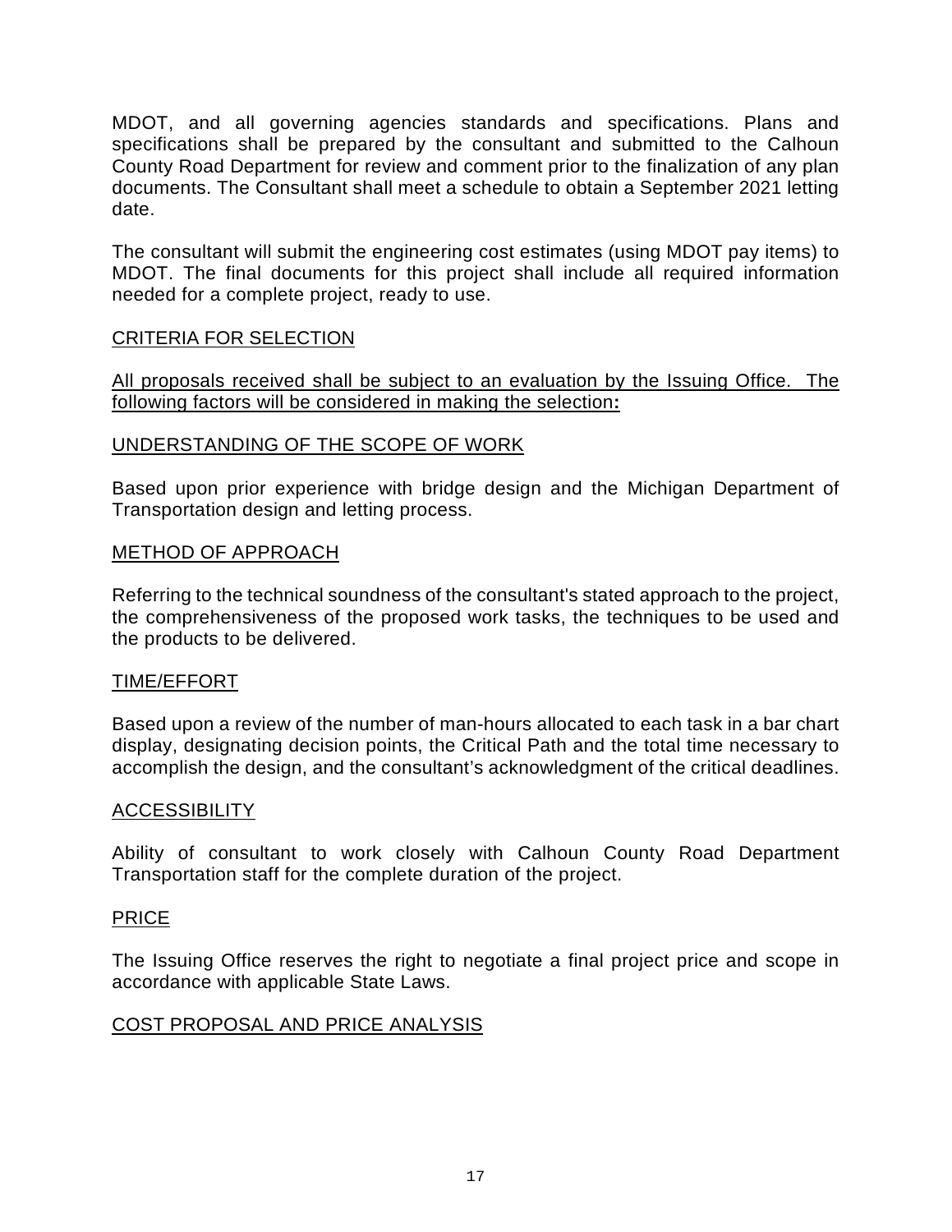The information requested in this section is required to support the reasonableness of your proposal. The data will be held in confidence and will not be revealed to or discussed with the competitors. This portion of the proposal must be submitted in a sealed and separate envelope inside your submittal and clearly marked "Bridge Design: 29½ Mile Bridge" and submitted with your RFP. The Cost Proposal portion must include a task-by-task summary of costs in a readable format as indicated in Figures 1 & 2 of this document (Figure 1 should also be included, in the format provided, at the end of "Work Plan Proposal" in your RFP document), and a task-bytask breakdown of costs in a format as described below:

- 1. Manpower Costs: Itemize to show the following for each category of personnel with a different rate per hour:
	- a. Category (i.e., project manager, senior analyst, etc.)
	- b. Estimate hours
	- c. Rate per hour
	- d. Total cost for each category and for all staff needs
- 2. General and Administrative Burden or Overhead: Indicate percentage and total
- 3. Costs of Supplies and Materials: Itemize
- 4. Other Direct Costs: Itemize
- 5. Transportation Costs: Show travel costs and per diem separately
- 6. Total Price Bid for Project

7. Independent Price Determination: Include a statement substantially as follows: "This cost and price analysis is submitted in full compliance with the provisions of the paragraph titled "Independent Price Determination "in the **Instructions, Terms & Conditions** section of the RFP to which this proposal is a response."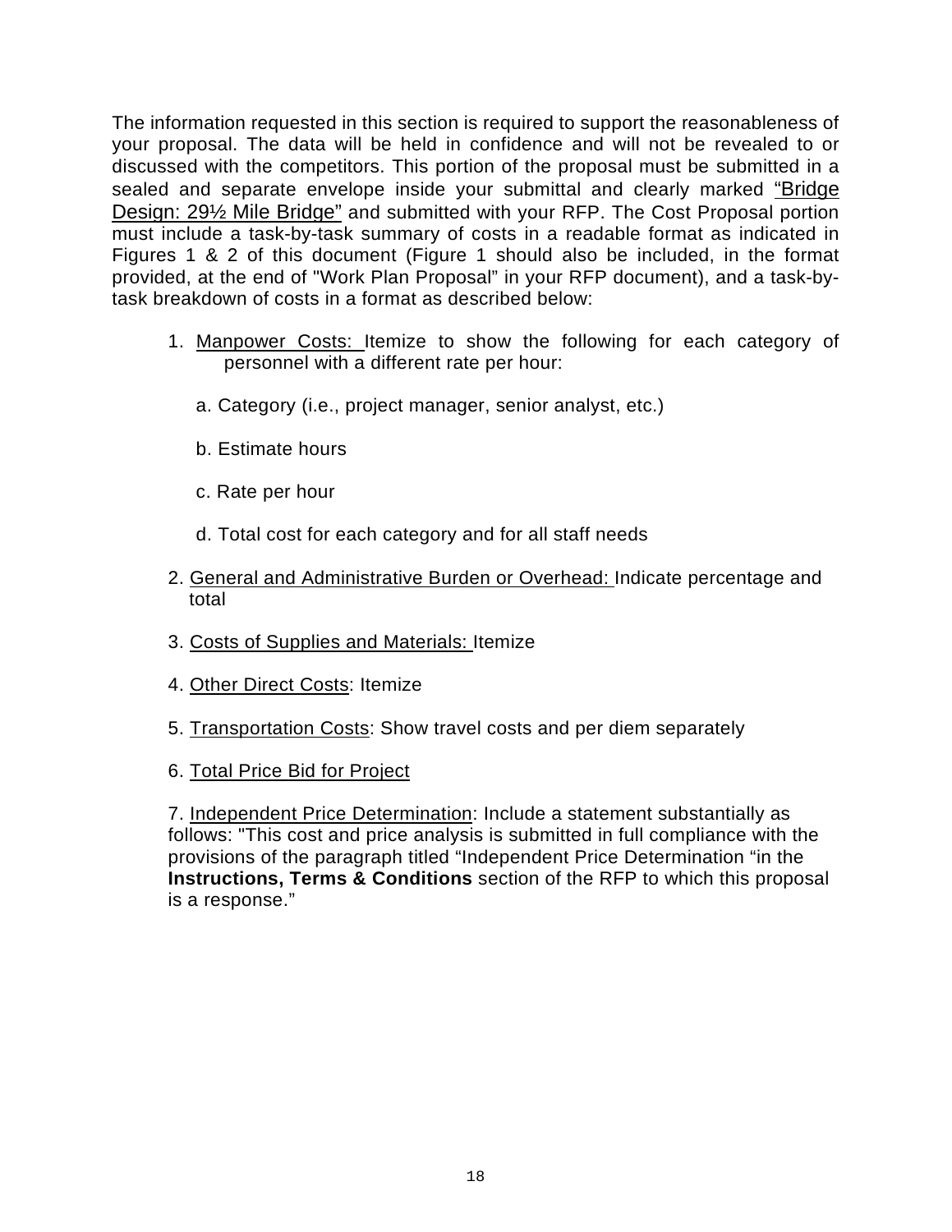#### SUMMARY OF COSTS FIGURE 1

#### RFP TITLE:

FIRM:\_\_\_\_\_\_\_\_\_\_\_\_\_\_\_\_\_\_\_\_\_\_\_\_\_\_\_\_\_\_ \_\_\_\_\_\_\_\_\_\_\_\_\_\_\_\_\_\_\_\_\_\_\_\_\_\_\_\_\_\_\_\_\_\_\_\_\_\_\_\_\_\_\_\_\_\_\_\_\_\_\_\_ DATE:\_\_\_\_\_\_\_\_\_\_\_\_ AUTHORIZED SIGNATURE

| <b>TASK</b>  | <b>TASK DESCRIPTION</b> | <b>LABOR</b> | OVERHEAD | <b>SUPPLIES</b> | <b>OTHER</b>           | TRANS-           | <b>PROFIT</b> | <b>TOTAL</b> |
|--------------|-------------------------|--------------|----------|-----------------|------------------------|------------------|---------------|--------------|
| NO.          |                         |              |          | & MATERIALS     | <b>DIRECT</b><br>COSTS | <b>PORTATION</b> |               |              |
|              |                         |              |          |                 |                        |                  |               |              |
|              |                         |              |          |                 |                        |                  |               |              |
|              |                         |              |          |                 |                        |                  |               |              |
|              |                         |              |          |                 |                        |                  |               |              |
|              |                         |              |          |                 |                        |                  |               |              |
|              |                         |              |          |                 |                        |                  |               |              |
|              |                         |              |          |                 |                        |                  |               |              |
|              |                         |              |          |                 |                        |                  |               |              |
|              |                         |              |          |                 |                        |                  |               |              |
|              |                         |              |          |                 |                        |                  |               |              |
|              |                         |              |          |                 |                        |                  |               |              |
|              |                         |              |          |                 |                        |                  |               |              |
|              |                         |              |          |                 |                        |                  |               |              |
| <b>TOTAL</b> | NOT TO EXCEED<br>COST   |              |          |                 |                        |                  |               |              |

NOTE: CONSULTANT SHALL SUMMARIZE ALL APPLICABLE COSTS IN DIFFERENT TASKS INTO THE ABOVE FIGURE